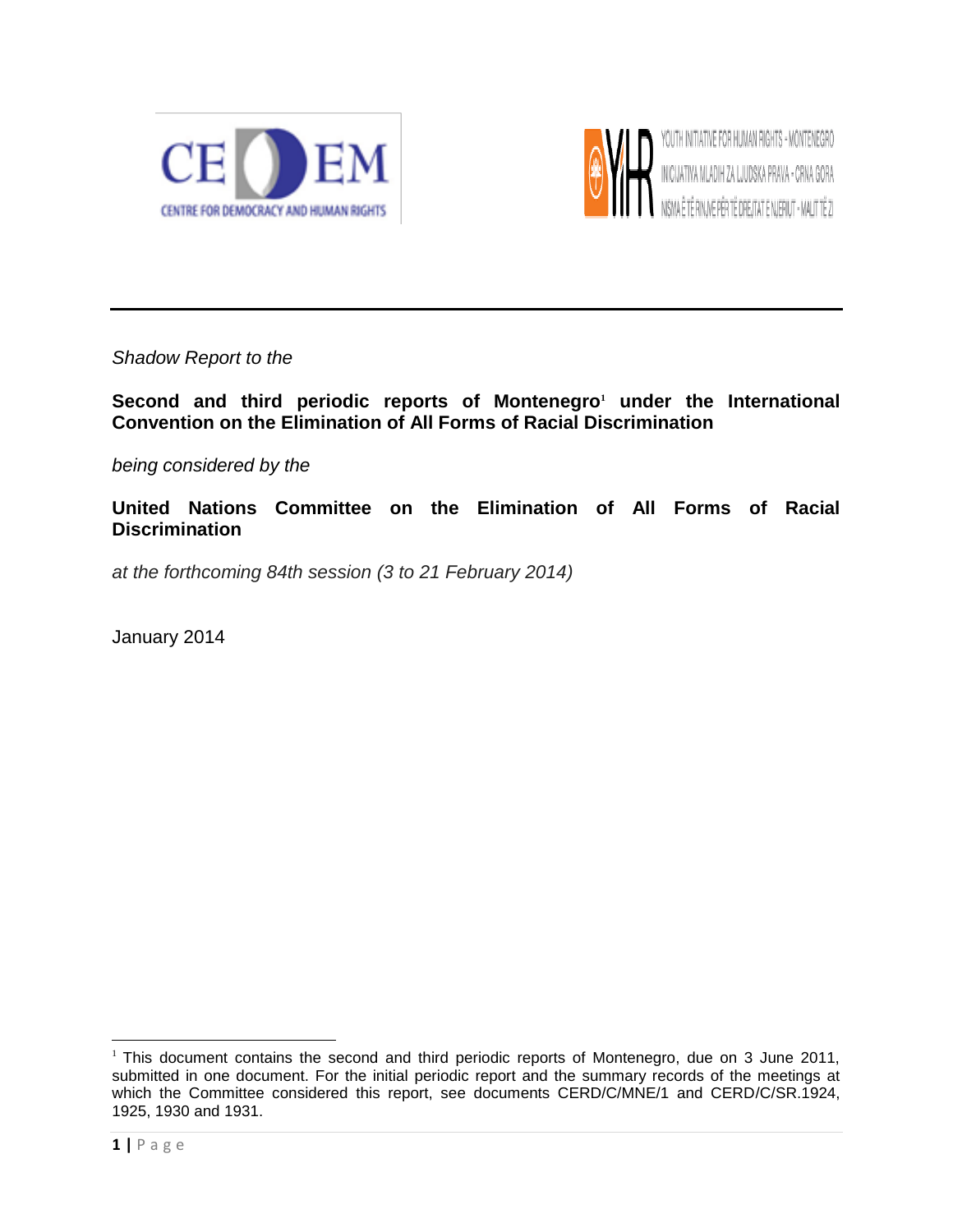# **1. Introduction**

CEDEM and YIHR Montenegro are human rights-based civil society organizations working on fostering human rights promotion and protection, by monitoring compliance and implementation of Montenegro's international obligations with the requirements of the ratified international conventions. To date, CEDEM and YIHR have prepared several reports and information for relevant UN treaty bodies to be considered alongside official reports, including the recent one concerning the International Covenant on Civil and Political Rights (ICCPR).

CEDEM and YIHR appreciate this valuable opportunity to present their views to the Committee.

#### **2. Executive Summary**

This report seeks to raise concerns regarding certain issues in relation to Montenegro Government's 2nd and 3rd periodic report (hereinafter: the government report) to the United Nations Committee on the Elimination of All Forms of Racial Discrimination.

As the government report has covered many issues, we do not seek to address all of them. Instead, after careful consideration of the government's report, we focused on a number of particular issues of concern, notably with regards to discrimination towards women, minorities and migrants, and effective mechanisms to prevent and combat discrimination in Montenegro. To facilitate comparison of this report with the government report, we have addressed issues in the same order as they appear in the government report.

CEDEM and YIHR note that there is no general hostility towards and among national and ethnic minorities in Montenegro and that the country represents a solid example of multi-ethnic tolerance. However, certain dose of nationalism in public and political discourse is noticeable; ethnic divisions are being often emphasised in relation to electoral rights and employment. There are strong negative attitudes and widespread prejudice towards **Roma and Egyptians**, especially towards those coming from Kosovo. According to the recent research on ethnic distance, Roma are the most discriminated national group in Montenegro<sup>2</sup>. Every second citizen of Montenegro opposes to living next to Roma. Pronounced discrimination towards **LGBT persons** and to a lesser extent, towards elderly people and drug addicts, exists. However, discriminatory or racist language and behaviour against national, ethnic or sexual minorities are still isolated cases, all of which should be properly investigated and addressed by the authorities.

The anti-discrimination policy framework is in place, but its effective implementation is missing; there are no final judgments in discrimination cases up to date, along with the lack of precise records on registered and processed cases of discrimination. Anti-

<sup>2</sup> CEDEM, Ethnic distance, December 2013, available at: [http://www.cedem.me/en/ostala](http://www.cedem.me/en/ostala-istraivanja/viewdownload/38-ostala-istraivanja/457-etnika-distanca-2013-prezentacija.html)[istraivanja/viewdownload/38-ostala-istraivanja/457-etnika-distanca-2013-prezentacija.html.](http://www.cedem.me/en/ostala-istraivanja/viewdownload/38-ostala-istraivanja/457-etnika-distanca-2013-prezentacija.html)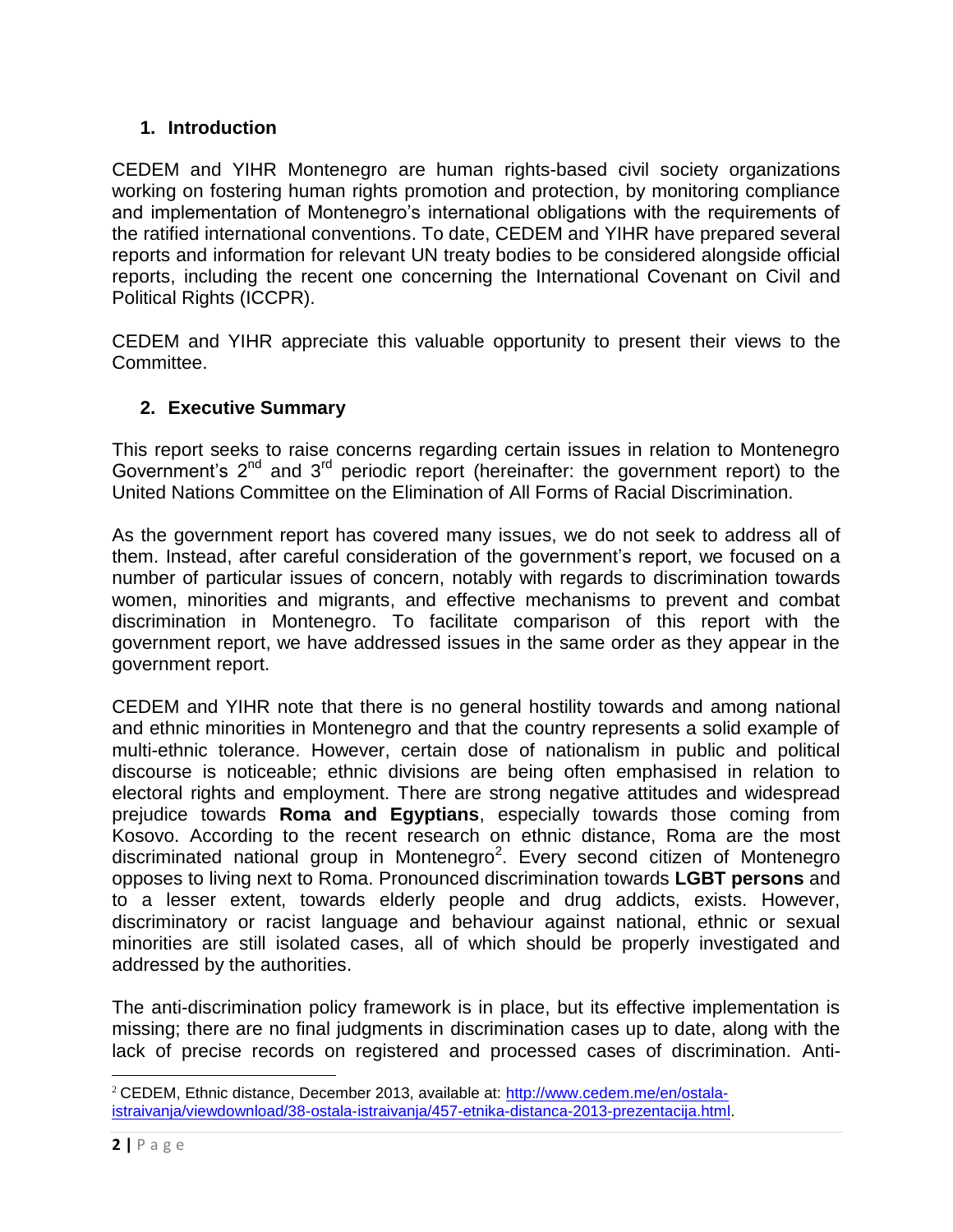discrimination bodies lack functional and financial independence. Additional efforts are needed in order to ensure greater financial autonomy of judicial bodies. Special rules of behaviour of responsible bodies towards discrimination victims have not been developed, which puts them at the risk of additional victimization. There are no **enforceable judgements** in discrimination cases. The Council for the Protection against Discrimination has still not been fully operational. **Proportional representation** of minorities in political and public life of the country has not yet been achieved.

Considerable restrictions in relation to socio-economic rights of asylum-seekers exist, in particular in relation to **labour rights** and **access to healthcare**. Access to certain social services, such as to public kitchen in Konik Camp, is still conditioned by the citizenship. Amendments to the Law on Education, which would enable persons with foreigner status and permanent residence to work in **educational institutions**, have not yet been adopted.

## **3. General legal and political framework in relation to the elimination of discrimination: introduction** (Para 1- 18)

In its report, the Government briefly mentions the Article 9 of the Constitution that stipulates the supremacy of international law. However, the Law on Constitutional Court of Montenegro raises doubts in relation to direct effect of international treaty in the proceedings before national courts, in the way that in its Article 44, as noted in government's report, it is prescribed for a national court, when in doubt about the discord between a national law and international law, shall suspend the proceedings until the Constitutional Court makes a meritorious decision on that matter, which would in such case be legally binding for national courts. This raises doubts about the principle of direct application of international treaties, since it is implied that national courts are not obliged to know and apply international standards without the "assistance" of the Constitutional Court. This situation may also refer to the conventional standards regarding discrimination and racism as well.

Article 7 of the Constitution prohibits the infliction or incitement to hatred and intolerance on any grounds, while the Article 8 prohibits direct or indirect discrimination regardless of any particularity or personal feature. This Article also envisages special measures to be undertaken in order to achieve the equality of persons in all respects to achieve the purpose for which these measures were undertaken. However, the Constitution does not contain any non-exhaustive list of prohibited ground of discrimination<sup>3</sup>. According to our opinion, particular reference to the Constitution of race, colour, language, religion, national or social origin, association with a national minority would pointed to the importance given to the fight against racial discrimination.

Further, the Article 45 of the Constitution limits the right to vote and to stand for elections to nationals residing in Montenegro for at least two years. According to this Article, only citizens who have residence for at least two years in Montenegro have the

**EXECUTE:**<br><sup>3</sup> Similar provision is contained in the Article 1 of the Protocol 12 to the European Convention for the protection of human rights and fundamental freedoms.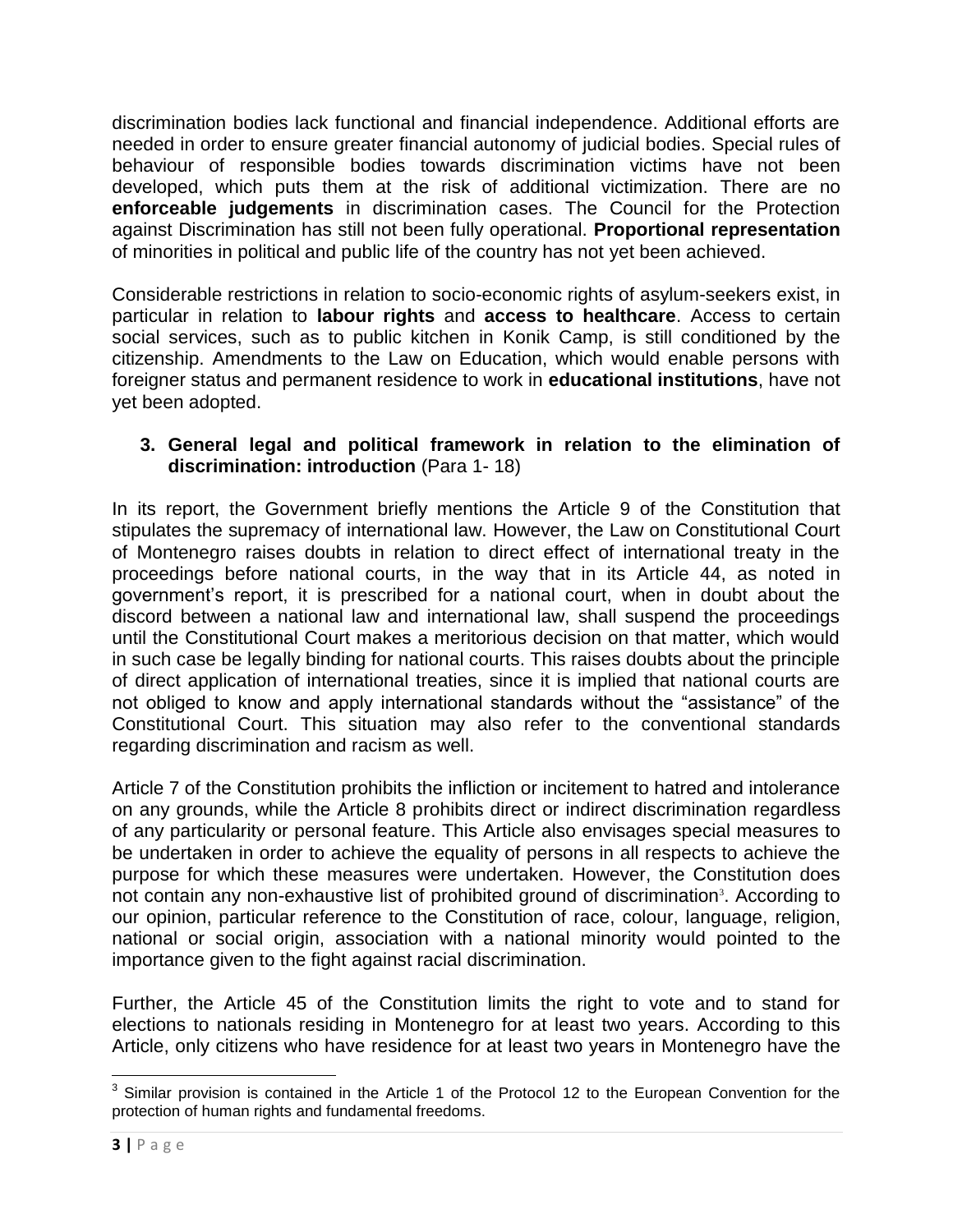right to choose and to be chosen. CEDEM and YIHR consider this provision unreasonably restrictive, as significant group of people who reside in Montenegro may be denied the opportunity to exercise their political rights at the local level, which prevents their sustainable integration into the local society.

Although Montenegro signed the International Convention on the Protection of the Rights of All Migrant Workers and Members of Their Families on 23 October 2006, there have been no improvements in regards of the ratification process, despite it was planned for 2012, as stated in the government's report.

Montenegro has not acceded to the Convention on the Reduction of Statelessness (1961) either, though this Convention determines safeguards against statelessness at birth and later in life, such as prohibiting the withdrawal of citizenship in the context of transfer of territory.

The current Law on the Prohibition of Discrimination (Official Gazette of MNE 46/2010) contains no provisions pursuant to which discrimination is the act of putting someone in a less favourable position on the basis of wrong concept of the existence of grounds for discrimination. Defining child discrimination as a separate form of discrimination is also lacking, while there are no provisions on hate speech<sup>4</sup>, either. The Law does not envisage rigid sanctions for more serious forms of discrimination recognised by the law.

Although the amended Law on Minority Rights and Freedoms from 2010 introduced new rules for the election of minority councils, as well as new rules for the allocation of funds based on quality of the project and not on the size of the minority community, these amendments are not yet properly implemented as their implementation should be followed by proper procedural acts. In addition, the risk of the conflict of interest has not been eliminated, which remains to raise disputes regarding the allocation of minority funds. Several decision of the Minority Fund have been already contested before the Administrative Court and annulled as unlawful up to date.

**4. Asylum** (Para 19 – 23)

In comparison with 2009, the number of asylum seekers in Montenegro has tripled. According to data by the Ministry of Interior, the total number of asylum applications to date is 5241. However, despite the increasing number of asylum claims, the recognition rate is still very low; the asylum protection has been granted in 7 cases only. The law prohibits the expulsion of asylum-seekers and foreigners who reasonably fear prosecution on the ground of their race, language, religion or political beliefs and who may face prosecution, torture and humiliation in case of expulsion. However, due to poor recognition of international standards and capacity constraints on the side of border police, a risk of the chain effect of *non-refoulement* principle with regards to transferring potential *bona fide* refugees to neighbouring countries without considering whether they will be granted fair and transparent asylum procedure in the country of

 $\overline{\phantom{a}}$ <sup>4</sup> The definition on hate speech is contained in the Law on Public Order (Official Gazette of MNE 64/2011), but not in this systemic anti-discrimination law.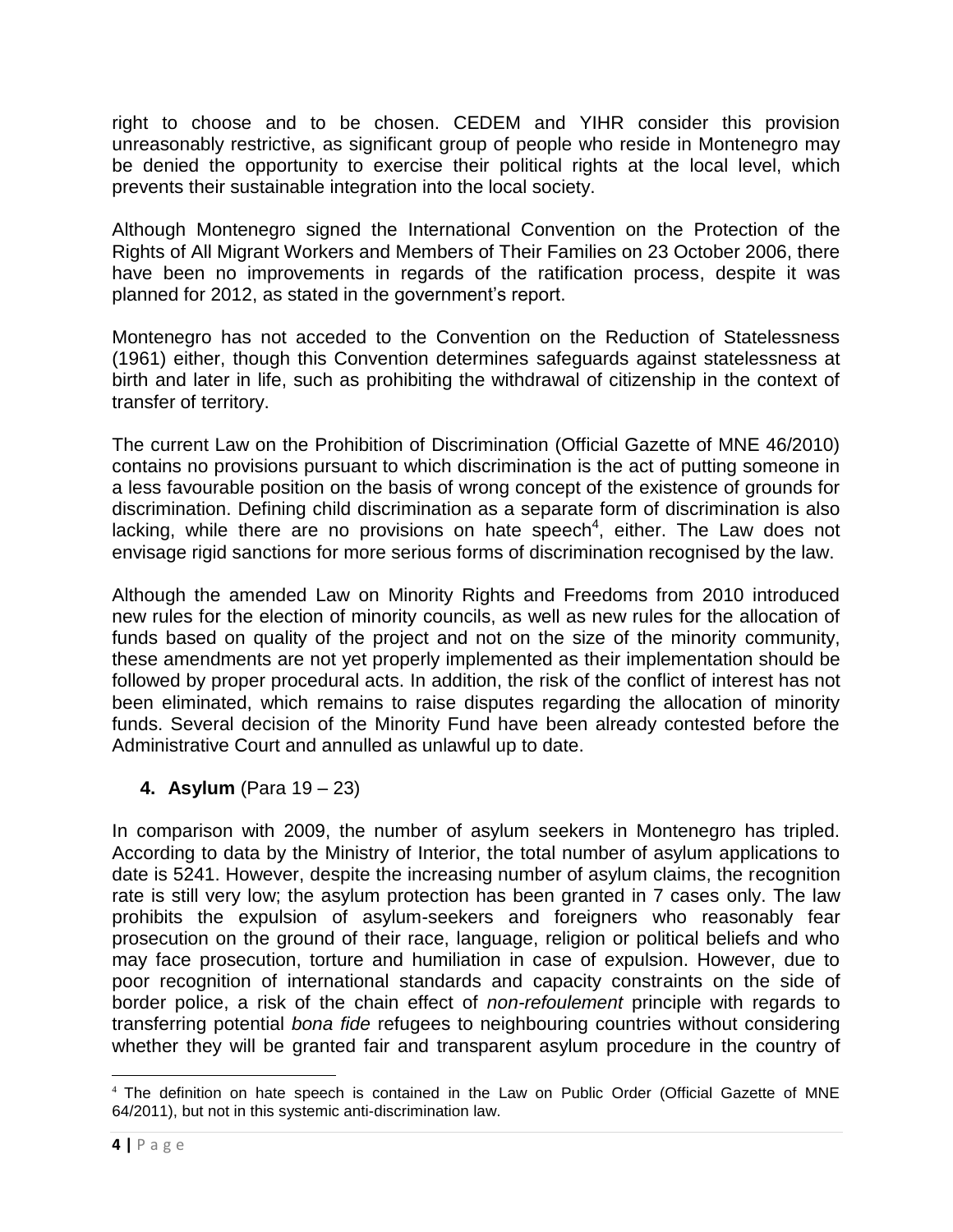extradition, has been noticed. Additional efforts are needed in order to ensure the protection of human rights, so as to clearly distinct perpetrators from bona fide refugees and allow refugees to claim the asylum before the expulsion from the country.

There are considerable restrictions in relation to accommodation, labour rights (it is only allowed within the reception centres) and access to basic medical care (there is no mandatory medical triage when entering the country; access to health care is not guaranteed as for the citizens).

The Reception Centre for Asylum Seekers is still not operational, although it was expected to start with its function by late 2011, as stated in the government's report. In addition, its accommodation capacity of 65 places has already proven insufficient and additional accommodation facilities need to be ensured in light of a sharp increase of asylum seekers. Given these deficiencies, asylum seekers are being accommodated in private facilities that do not meet the minimum reception standards in terms of the quality of accommodation conditions and nutrition. Asylum seekers who are staying in these facilities till the end of the asylum procedure have only one free meal per day. There is no separate facility for accommodation of minor asylum seekers, particularly female minors. Apart from that, some pieces of secondary legislation relevant for efficient functioning of the Reception Centre have not been adopted yet, such as the Rulebook on registration of these persons, Rulebook on placement in the Centre, Rulebook on house rules. In addition, there is a need to plan funds for the functioning of this Centre and to ensure these funds are properly planned by the state budget.

As concerns family unity, the Law on Asylum prescribes that in the asylum procedure measures will be taken to safeguard family unity, subject to consent of asylum seeker; yet, there are no identified criteria to take into account when deciding on re-joining of a family. There is no provision to regulate the situation of family reunification when its members enjoy temporary protection in different countries. With regard to voluntary return and measures taken after cessation of temporary protection, Montenegro currently has no program for voluntary return of irregular migrants to their countries of origin.

Further, although the Law on Asylum guarantees the right of asylum seekers to primary and secondary education in public schools, persons enjoying subsidiary or temporary protection and persons recognized as refugees, this issue is not regulated in more detailed manner by the secondary legislation. There are no developed individual or collective programs to enrol these persons in Montenegrin educational institutions and provide learning of official language. Access to high education is not guaranteed.

# **5. Gender equality** (Para 24 – 35)

While the proclamation of the laws listed is commendable, there are serious gaps relating to the enforcement of gender equality policy and combating discrimination and sexual/gender-based crimes. Favourable environment for the participation of women in political and social life at all levels has not yet been created. Although, following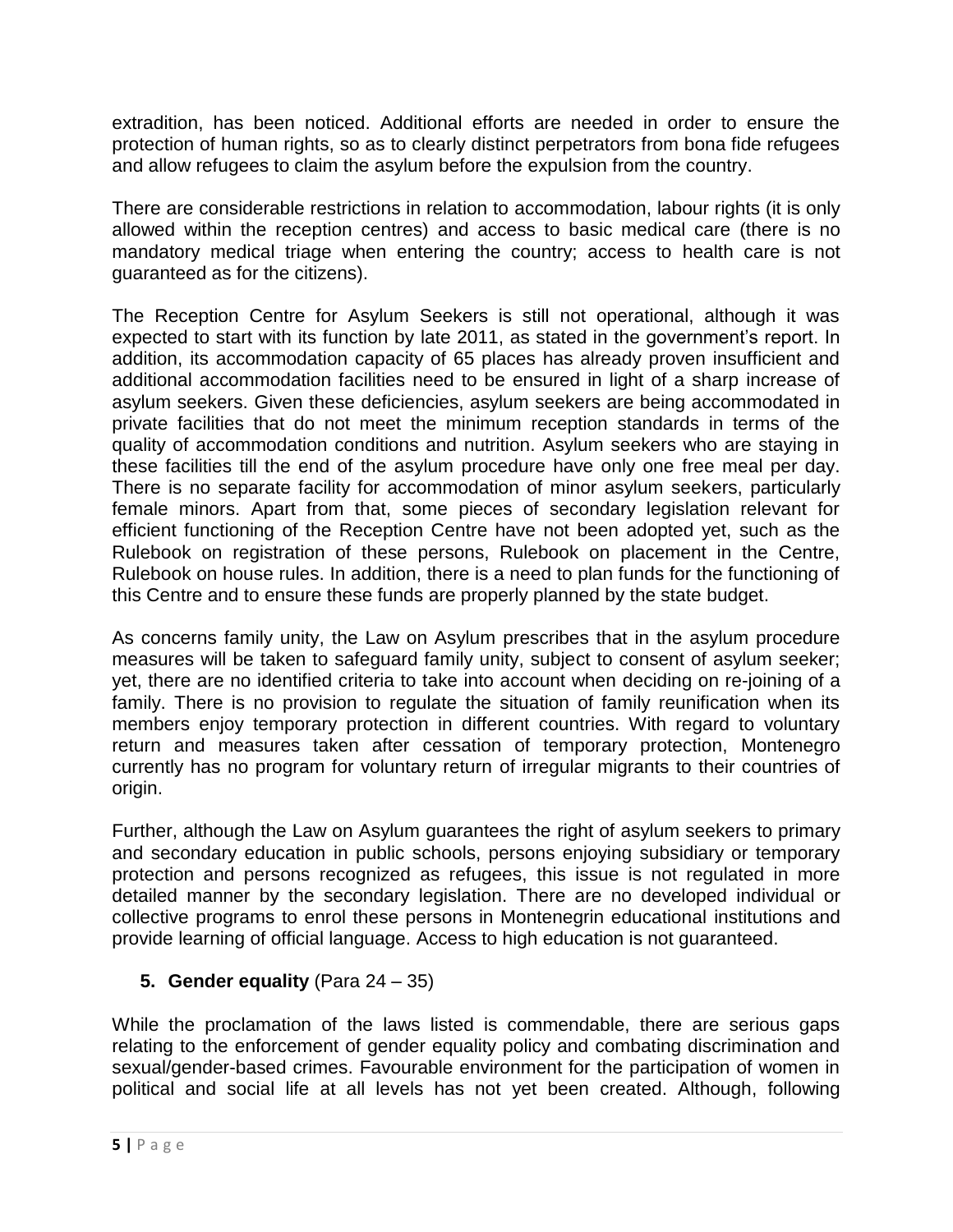elections in October 2012, the number of women in the Parliament has increased for 17.2% comparing with the previous composition; the percentage of the current 16% is unsatisfactory. Women are significantly represented on deputy positions; namely, 40.3% deputy ministers and 44.8% deputy directors are female. Out of 22 municipalities in Montenegro, a woman is the mayor in one only, while in two municipalities, women are the presidents of local parliaments. The share of women among local parliament members is 14%.

The maintenance of classified gender-based statistics has not been provided in all areas, especially in the area of women labour and employment. Although the law prohibits inequalities in labour and earnings between men and women, there are many cases in practice*,* in which women are still less paid than their male colleagues. Lack of understanding and sensibility amongst judges and public prosecutors for language terms directly or indirectly related to gender equality (discrimination, mobbing, economic violence and violence against women) has been noted, along with a lenient penal policy.

The Law on Social and Child Protection (Official Gazette of MNE 27/2013) contains discriminatory provisions related to the compensations that will be awarded to the employer by the state for maternity leaves, which are limited to 2 average salaries in the country. This provision directly discriminates women who held managerial positions, thus leading to the deepening of women discrimination on the labour market. As such, this provision is in contrast with adopted anti-discriminatory policies as well as with the recommendations addressed to Montenegro by the UN CEDAW Committee<sup>5</sup>.

# **6. Protection against discrimination and system of measures for its suppression** (Para 36 – 85)

As stated in government's report, protection against discrimination is regulated by the criminal legislation, in addition to the Law on the prohibition of legislation. Through the Criminal Code contains provisions on the instigation of national, racial or religious hatred (Article 443) they are rarely applied. According to state officials, most of the cases involving incitement to national or religious hatred are treated as misdemeanours in the lower courts and rarely end in convictions. Lack of evidence is given as the most important reason for this, but also the lack of training for determining whether an act is racially motivated or not.

Hatred caused by personal characteristics such as health condition, disability, political or other belief, education or social position, has not been recognised in recent amendments to the Criminal Code as aggravating circumstances in the enforcement of criminal offences. However, the Criminal Code does not prescribe the existence of qualified forms in cases of hate crimes, such as Light bodily injury, Abuse, Torture,

l  $5$  Recommendations of UN CEDAW Committee available on the following link:

http://www.minmanj.gov.me/ResourceManager/FileDownload.aspx?rId=90081&rType=2.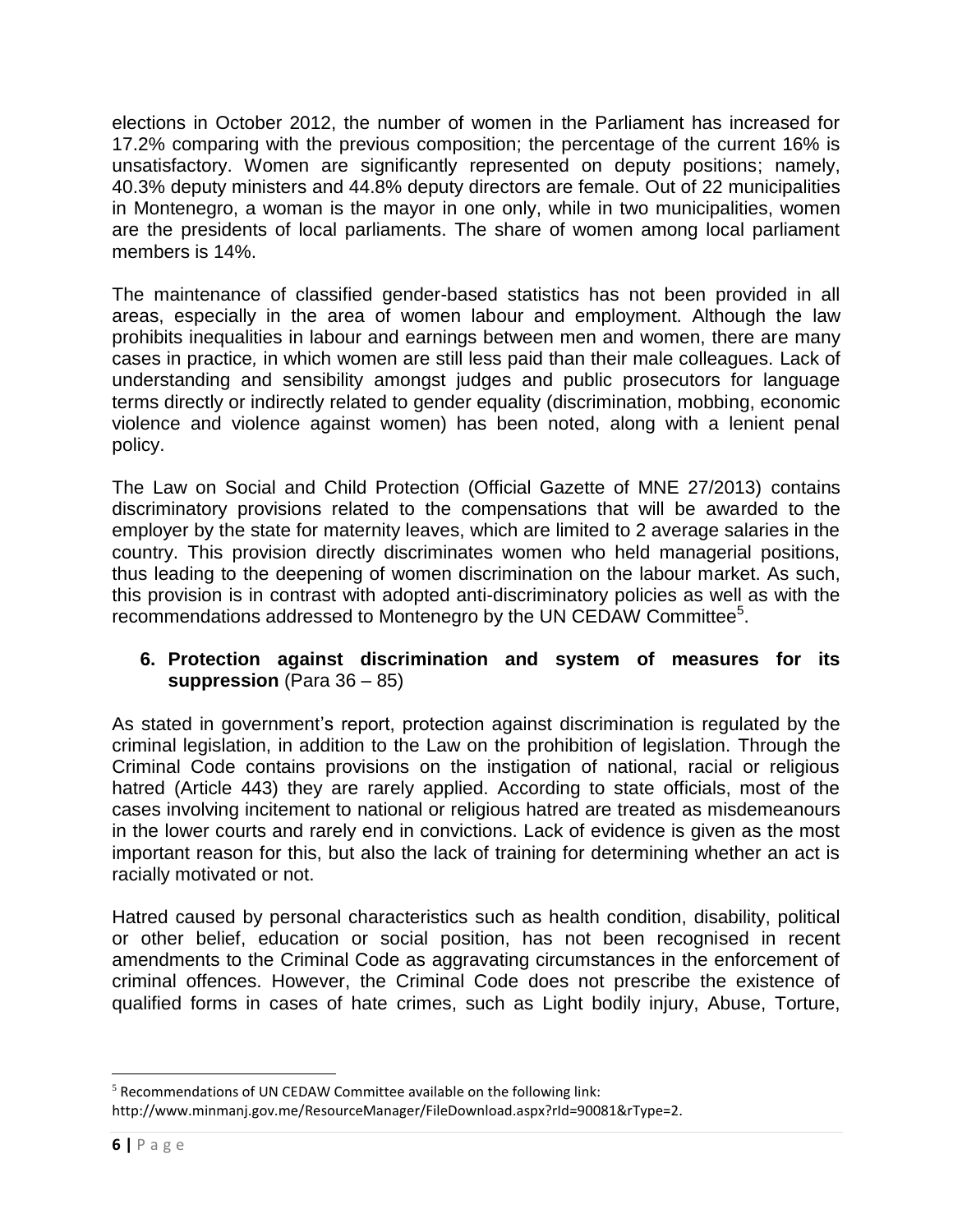Rape and Cruel Murder<sup>6</sup>. Unlike the valid Law on the Prohibition of discrimination, the proposed amendments to this law which have been recently adopted by the Government, address racial discrimination as a specific form of discrimination.

When the Ombudsman (Protector of Human Rights and Freedoms of Montenegro) is concerned, the Constitution defines the institution of the Protector of Human Rights and Freedoms of Montenegro as an independent and autonomous body which is taking measures to protect human rights and freedoms. CEDEM and YIHR have welcomed the recent proposal of the Law on the Protector that envisages greater financial autonomy of Ombudsman in disposing funds allocated by the state budget. However, CEDEM and YIHR consider that additional efforts are needed to ensure functional and financial independence of the Protector so as to enable it to assume full range of possible powers to effectively fight against discrimination. According to our opinion, the recent constitutional amendments (July 2013) should have been used to stipulate qualified majority for the election of the Protector, instead of the current solution on simple majority.

Although the electoral legislation and the Law on Minority Rights and Freedoms set provisions to ensure the authentic representation of minorities in the Parliament and local assemblies in those municipalities where minorities make a significant proportion of the population, this principle of affirmative action has not yet been achieved, neither there is proportional representation in public services which reflects the diversity of the population. The lack of verifiable and systematic data, divided along ethnic affiliation, hinders proper implementation of constitutional provisions such as authentic representation of minority groups in the Parliament. The authorities say that the precise figures cannot be obtained because citizens are not required to list their national or ethnic origin, but the lack of data according to ethnicity prevents evaluation of the results of anti-discrimination and minority policy.

Effective prosecution of war crimes is missing. The tendency of non-punishment is noted due to inefficient investigations and non-consistent application of international law standards. Out of only four processed war crime cases, only two are completed (Bukovica and Morinj), in one case (Deportation) the process by legal remedies is ongoing, while in the case of Kaluđerski laz, the first-instance decision has not yet been delivered. Selective accusations in personal sense along with the lack of command responsibility and prolonged proceedings constitute main concerns that prevent the achievement of the restorative justice for victims and their families. Additional efforts are required in order to ensure victims' rights to truth, justice, indemnity and non-recurrence, by taking measures to abolish impunity and bring justice for all presumed offenders in accordance with law and international standards<sup>7</sup>.

l <sup>6</sup> More information available at: http://www.hraction.org/wp-content/uploads/HRA-JUVENTAS-usvojenipredlozi-upredlogu-Zakona-o-izmjenama-i-dopunama-KZ-a\_april-2013.godine.pdf. 7

Situation Report on the state of judiciary, corruption and human rights, CRNVO, October 2013, page 48, also available at: [http://www.cedem.me/en/publications/finish/48-publikacije-eng/451-situation-report-in](http://www.cedem.me/en/publications/finish/48-publikacije-eng/451-situation-report-in-the-area-of-judicial-reform-and-human-rights-chapter-23-in-montenegro-in-the-period-from-10-october-2012-to-1-october-2013.html)[the-area-of-judicial-reform-and-human-rights-chapter-23-in-montenegro-in-the-period-from-10-october-](http://www.cedem.me/en/publications/finish/48-publikacije-eng/451-situation-report-in-the-area-of-judicial-reform-and-human-rights-chapter-23-in-montenegro-in-the-period-from-10-october-2012-to-1-october-2013.html)[2012-to-1-october-2013.html.](http://www.cedem.me/en/publications/finish/48-publikacije-eng/451-situation-report-in-the-area-of-judicial-reform-and-human-rights-chapter-23-in-montenegro-in-the-period-from-10-october-2012-to-1-october-2013.html)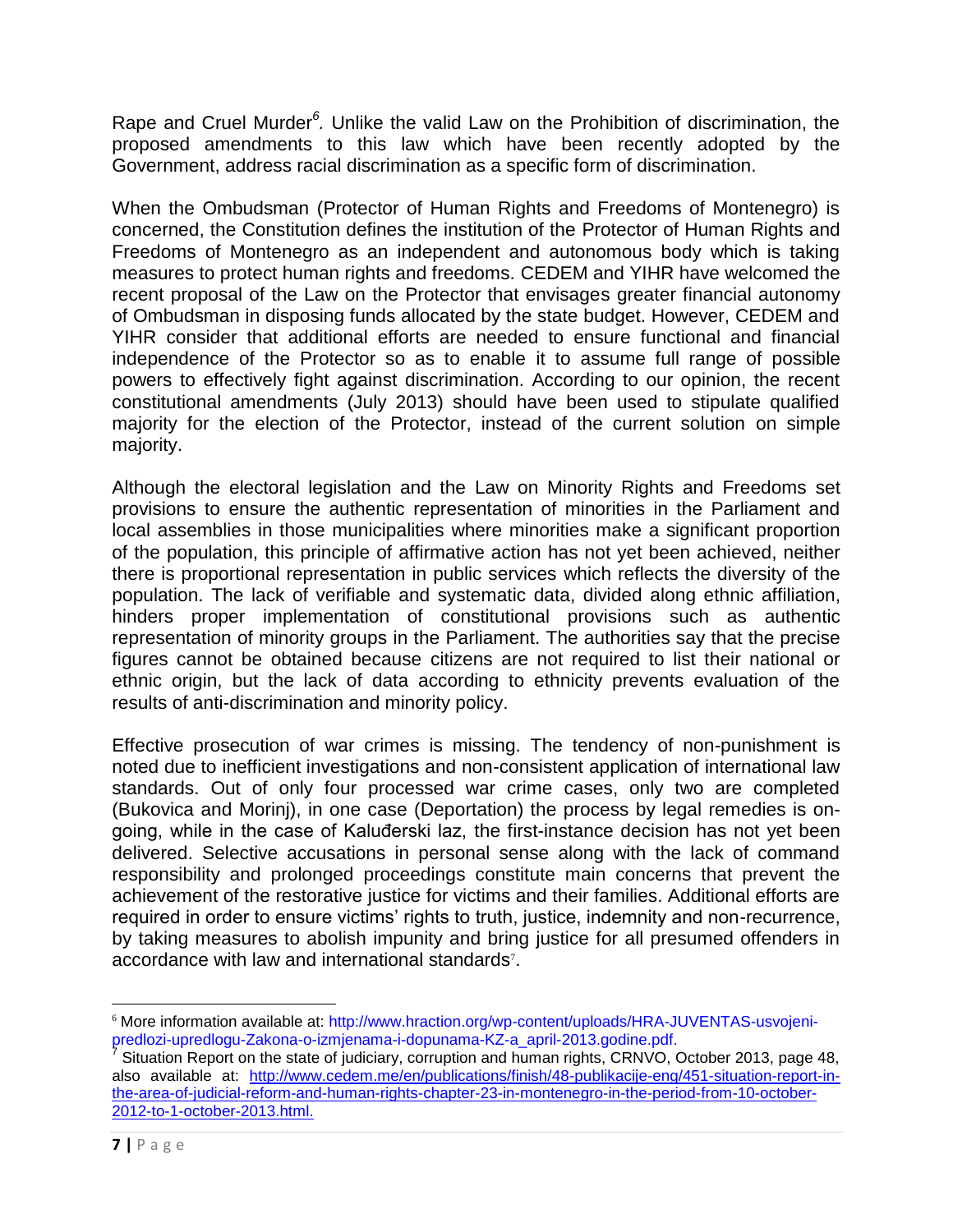With regards to discrimination against Roma, is has to be mentioned that the adopted Strategy for the Improvement of the Position of RE in Montenegro 2012 – 2016 is being slowly implemented and without sustainable funding resources. Roma face severe poverty and the risk of social exclusion which is reflected in difficult access to labour market, social and health protection and education, as well as in insufficient participation in political and social life of the country. There is no authentic representation of Roma and Egyptians in the Parliament of Montenegro, although this right is ensured for all other national communities, including Croatians who are represented by 0.97 % in the general population of Montenegro<sup>8</sup>.

Despite the increase in the number of children involved in education, their achievements are low, especially among internally displaced persons. Efficient measures for preventing girls' drop-out are missing. Delays are noted in the implementation of scholarship programs and provision of free-of-charge textbooks. There are no regulations defining the right and number of persons from these communities enabled to enrol at different levels of education based on the principle of affirmative action. There is a huge mismatch between Roma capacities and the labour market; very few Roma and Egyptian representatives are involved in additional qualification programs and vocational trainings.

There is no progress in the standardisation of Roma language; the issue of teaching assistants and mediators of Roma and Egyptian nationality has not been systemically regulated. There are no assistants and mediators in the fields of employment, social and health protection, nor official court interpreters for Roma language, which practically leads to significant delays in court proceedings involving Roma.

The risk of eupatrids among Roma and Egyptian children that are born outside of health institutions and not registered in civil registries should be also mentioned in this report. Namely, due to this risk and the lack of procedure of later post-birth registration of such children, they are denied access to fundamental rights and exposed to severe risk of discrimination and exploitation. In order to prevent this situation, the state should consider amending the Law on Extra-judicial Proceedings, so as to regulate the procedure of later civil registration of children born outside health institutions.

#### **7. Respect of special rights and freedoms in function of the elimination of discrimination** (Para 86 – 309)

The right to access the court and the right to public trial are generally respected, but there are still architectural barriers to court buildings*;* the presence of the general public is still limited by reduced physical capacities of courtrooms.

Free legal aid is not available to all citizens who, due to their financial situation, cannot achieve effective access to justice and in all procedures in which decision on their

<sup>&</sup>lt;sup>8</sup> According to the population census from 2011, there are 6251 (1, 01 %) of persons who declare themselves as Roma and who live in Montenegro.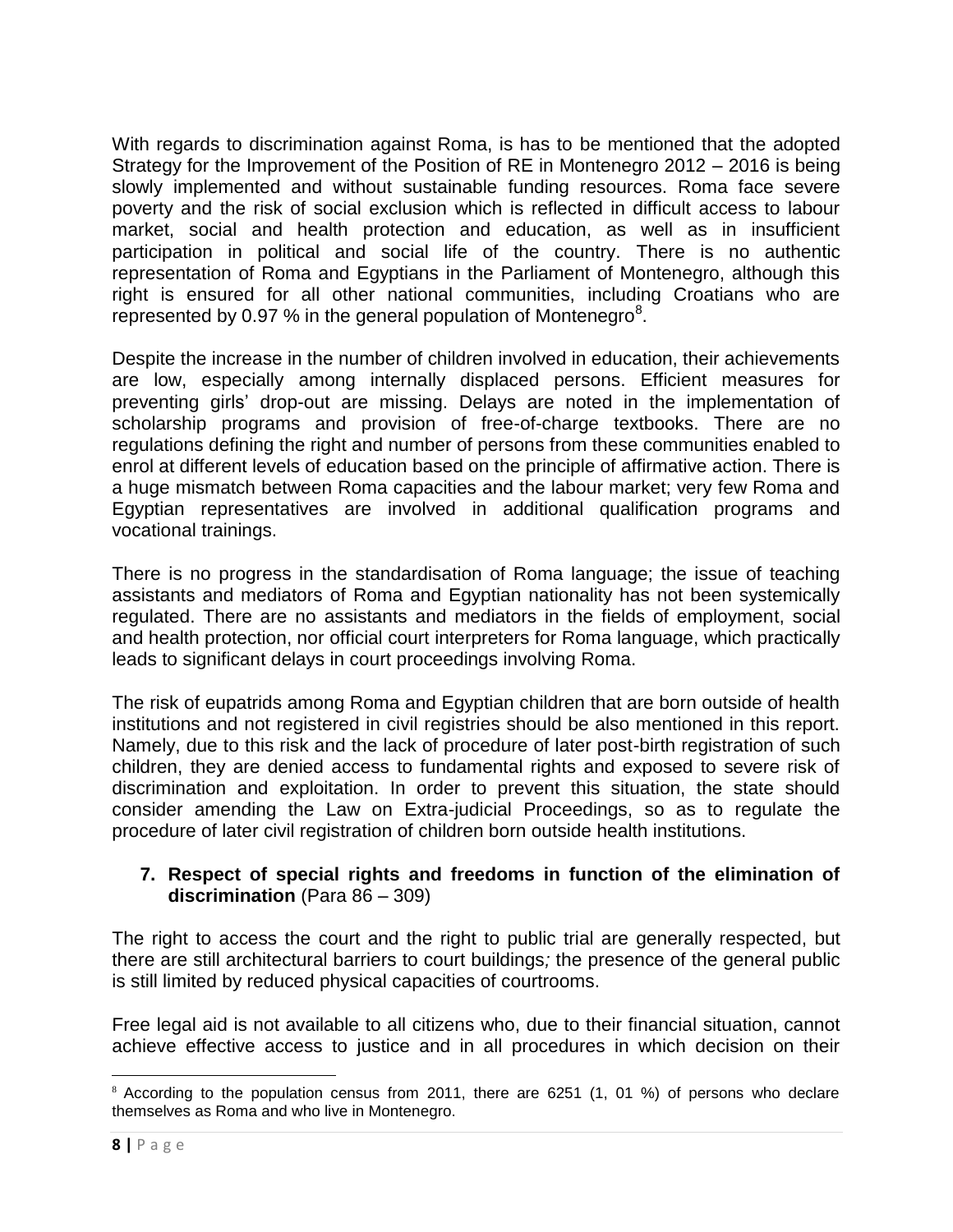rights, obligations and legally based interests is made (e.g. in administrative procedure to which the largest number of violations is bind, as well as in misdemeanour procedure). The very Law on Free Legal Aid is not in conformity with relevant standards. Namely, it does not include the representation in the administrative matters, which is very important, especially for persons with poor financial standing and in cases related to pension and disability insurance, etc. Mechanisms and indicators for monitoring the quality of legal aid are not developed. The property census is high and is not aligned with the Law on Social and Child Protection. Also, the law does not recognise victims of torture (by the public officials) and discrimination, such as Roma and Egyptians, as persons who should be given priority, considering their social position and national affiliation. Consequently, the law is insufficiently promoted among and used by these priority groups. Also, although the law recognises asylum-seekers as holders of this right, to date only one asylum-seeker has used it according to the Law on Free Legal Aid<sup>9</sup>.

In relation to absolute prohibition of torture and other ill-treatment, and in particular the obligation of effective prosecution of serious allegations of torture and ill-treatment, mild penal policy was noticed, as well as a lack of thorough investigations of allegations of the origin of violations or the circumstances of the case indicating the accountability of public officials. According to the data of YIHR, 24 officers were disciplinary punished by police authorities for exceeding their powers in the period 2009 – 2012. All punishments ranged from 20 to 30 % decrease of salary for one month, except in one case when the police officer was dismissed. YIHR recorded cases where police officers had been validly convicted of torture couple of times, but have not been dismissed from their jobs<sup>10</sup>.

It was also observed that investigations are often managed inefficiently and ineffectively; that the criminal charges do not include all persons apparently involved in the event, and that the obvious high-profile cases of torture are not yet prosecuted despite the recommendations of international bodies on the protection of human rights<sup>11</sup>. Multi-sector team of the Protector of human rights and freedoms for the prevention of torture has not yet been established, the determination of jurisdiction in these cases has been carried out slowly and ineffectively, especially in those cases where the accused are officials $^{12}$ .

As freedom of expression and right to information is concerned, there are still cases of the assault of journalists which have not been effectively investigated and processed, i.e. the cases of other assaults against the freedom of expression, in terms of defining

<sup>9</sup> For more details please see the Report on the implementation of the Law on free legal aid, Civic Alliance and CEDEM, October 2013, available at: [http://www.cedem.me/sr/ostala-istraivanja/viewdownload/38](http://www.cedem.me/sr/ostala-istraivanja/viewdownload/38-ostala-istraivanja/434-istraivanje-sistema-besplatne-pravne-pomoi-u-crnoj-gori.html) [ostala-istraivanja/434-istraivanje-sistema-besplatne-pravne-pomoi-u-crnoj-gori.html](http://www.cedem.me/sr/ostala-istraivanja/viewdownload/38-ostala-istraivanja/434-istraivanje-sistema-besplatne-pravne-pomoi-u-crnoj-gori.html)

<sup>10</sup> [http://www.cedem.me/en/publications/finish/48-publikacije-eng/453-upr-montenegro-coalition-report-](http://www.cedem.me/en/publications/finish/48-publikacije-eng/453-upr-montenegro-coalition-report-2013.html) $\frac{2013.$ html

<sup>11</sup> Prosecution of Torture and Ill-Treatment in Montenegro", Human Rights Action, Podgorica, 2013 (http://www.hraction.org/wp-content/uploads/Izvjestaj-Procesuiranje\_mucenja\_i\_zlostavljanjamart2013.pdf)

 $12$  Idem.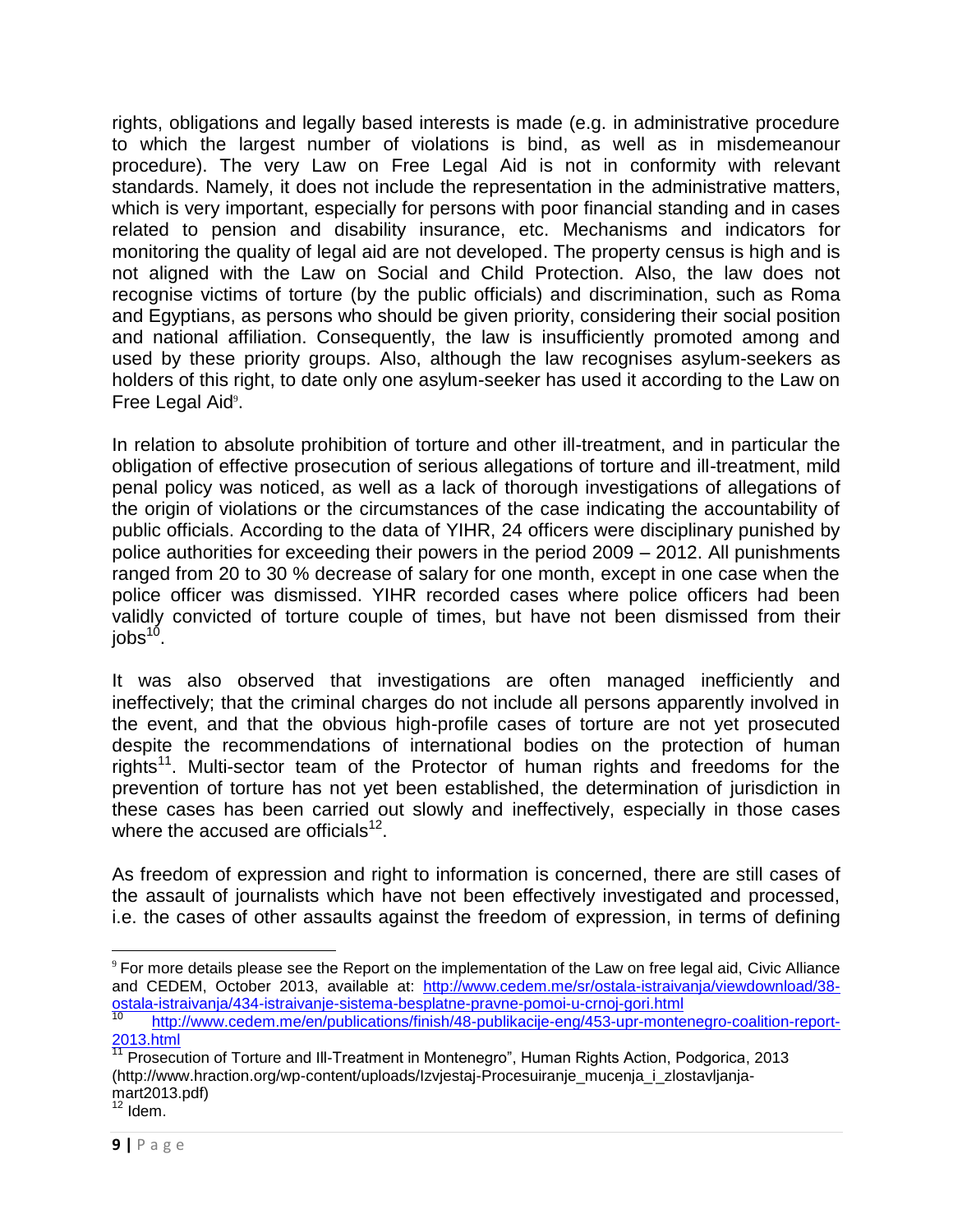responsibilities of not only the perpetrators, but the principals of these assaults<sup>13</sup>. It is necessary to examine the role of Public Prosecution Office in these cases.

With regards to the freedom of assembly and association, the Law on Public Gatherings is not harmonized with the Constitution and international standards. Namely, the Law on Public Gatherings prescribes limitations of the freedom of assembly for purposes not defined by the Constitution, such as "the protection of mobility and work of a larger number of citizens". Besides, responsible bodies, i.e. Police Directorate, specifies the existence of grounds for limiting the freedom of gathering on the basis of wide discretional authorisations, estimating whether the location of a gathering is "nearby" the location wherein gatherings are prohibited, or whether the gathering should be prohibited or not, as it could "seriously endanger the mobility and work of a larger number of citizens". As such, the provisions of this Law still represent a serious impediment to citizens' freedom to assembly $14$ .

## 8. **Legal protection and control of constitutionality and legality** (Para 310 – 315)

The Constitutional Court is competent to decide on constitutional complaints for violation of human rights and freedoms guaranteed by the Constitution, after all legal remedies are exhausted. Likewise, the Constitutional Court is competent to initiate the procedure of reviewing the constitutionality and legality regarding the assessments of their compliance with the Constitution and ratified and published international agreements, following the proposal of authorised institutions, the initiative of any person or ex officio. Effectiveness of the **constitutional appeal** as the key legal mean to remedy the violations of constitutionally guaranteed human rights is questionable, in terms of its efficiency and accessibility, due to the lack of compensational effectiveness component and limited competence of the Constitutional Court.<sup>15</sup>

# **CEDEM and YIHR recommend:**

- All political parties should consistently condemn all expressions of incitement to hatred against persons or groups of persons on the grounds of their ethnic origin, language or religion.
- Secondary legislation for the implementation of the Law on Asylum should be adopted as soon as possible so that asylum seekers have full access to rights

 $\overline{\phantom{a}}$ <sup>13</sup> Cases of murder of the chief editor of a daily *Dan*, Duško Jovanović; the assault against the writer, Jevrem Brković and the murder of his escort Srđan Vojičić; the assault against journalist, Tufik Softić, of the assault against journalist, Mladen Stojović, and three consecutive ignitions of the vehicles possessed by daily *Vijesti.*

 $14$  For more details please see the Situation Report on the state of judiciary, corruption and human rights, CRNVO, October 2013, available at: [http://www.cedem.me/en/publications/finish/48-publikacije-eng/451](http://www.cedem.me/en/publications/finish/48-publikacije-eng/451-situation-report-in-the-area-of-judicial-reform-and-human-rights-chapter-23-in-montenegro-in-the-period-from-10-october-2012-to-1-october-2013.html) [situation-report-in-the-area-of-judicial-reform-and-human-rights-chapter-23-in-montenegro-in-the-period](http://www.cedem.me/en/publications/finish/48-publikacije-eng/451-situation-report-in-the-area-of-judicial-reform-and-human-rights-chapter-23-in-montenegro-in-the-period-from-10-october-2012-to-1-october-2013.html)[from-10-october-2012-to-1-october-2013.html.](http://www.cedem.me/en/publications/finish/48-publikacije-eng/451-situation-report-in-the-area-of-judicial-reform-and-human-rights-chapter-23-in-montenegro-in-the-period-from-10-october-2012-to-1-october-2013.html)

<sup>15</sup> Please see the judgment of the European Court of Human Rights: *Stakić against Montenegro*, number: 49320/07, para. 55-60, 2 October 2012.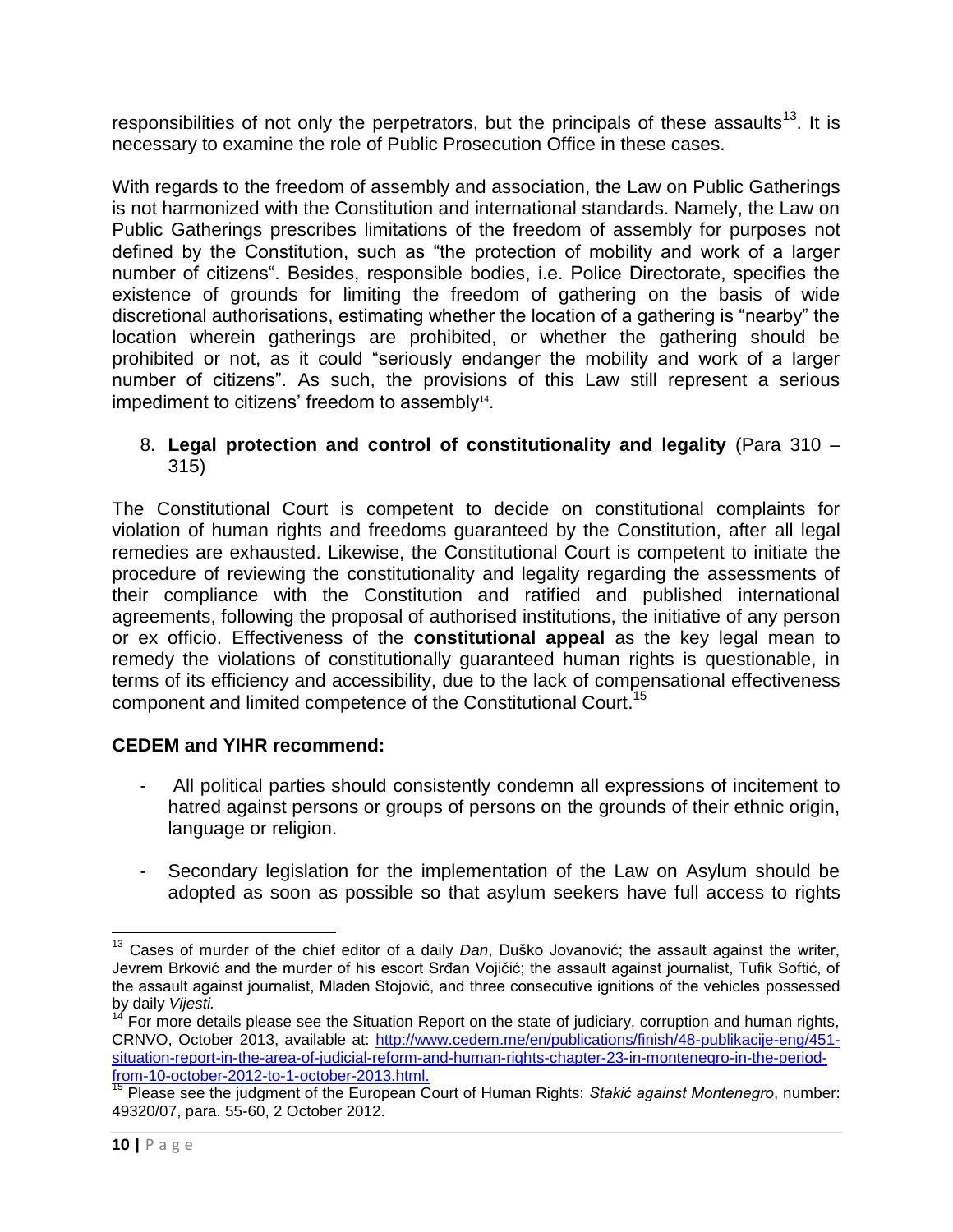they are entitled to. The state should also take necessary steps to ensure that asylum seekers can appeal against the decision on the request for asylum before an independent and impartial tribunal.

- Through the collection of data on ethnicity constitutes sensitive question that implies certain difficulties in Montenegrin context, the authorities should seeks for ways to ensure that ethnically segregated data exist, so as to be able to properly design, implement and evaluate anti-discrimination policies, by means of raising the awareness of citizens on the importance of such data, as long as their collection does not violate the principles of anonymity, informed consent and voluntary self-determination.
- Although the state implements general anti-discrimination campaign and public polling, more tailored campaign focused on the prevention of discrimination against Roma and Egyptians should be implemented in continuity.
- Authorities should strengthen the initial and continuous training of police officials, state prosecutors, lawyers and judges on issues related to equal treatment and non-discrimination, notably on criminal provisions relating to racism and racial discrimination in order to ensure proper recognition, proceeding and sanctioning of racially motivated crimes.
- The Committee should consider encouraging Montenegrin authorities to complete the ratification of the International Convention on the Protection of the Rights of All Migrant Workers and Members of Their Families, so as to eliminate possible exploitation and xenophobia and protect migrant workers and other immigrants, most of whom are coming from other Western Balkans countries.